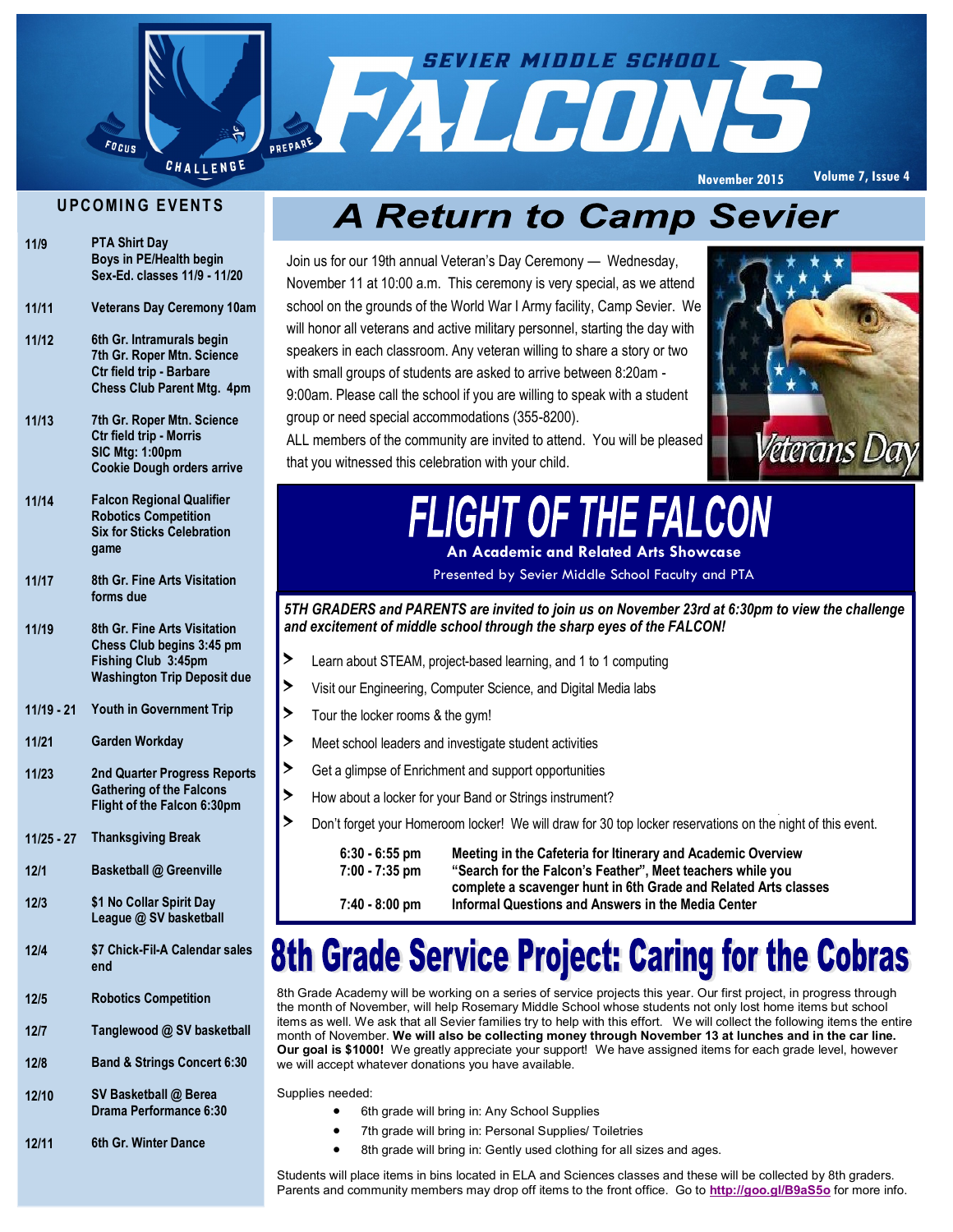# **Follow us -- SevierMiddleSchoolS(**

The Fine Arts Center will hold its annual Middle School visitation day on **Thursday, November 19, 2015**. 8th Graders interested in the arts are invited to spend a half day at The Center looking over programs and meeting faculty and students. The session is from 9:15 to 11:05 AM. Transportation is not provided.

Students must complete a Prearranged Absence Form, requiring parent and teacher signatures, and return it to the front office by November 17th. Go to our website for a copy of the Prearrange Absence Form.

\*On-line application for new and returning students for the 2016-2017 year will be on the website from November 2, 2015 to January 15, 2016. Go to www.fineartscenter.net.



The deadline to nominate an "unsung hero" is January 29th, 2016. Don't forget YOU can nominate your own "unsung hero" at www.c4caceawards.com

The ACE Awards (Advocates for Character and Education) is an annual banquet honoring 68 male and female students from each of the 34 Greenville County middle and high schools. This award is designed to recognize true "unsung heroes" who all too often are not recognized for their accomplishments. The selection process, established by Greenville County school counselors, focuses on identifying and selecting at risk students as award winners.

**Nominate and honor our Sevier Middle School 8th grade students!**

**ATTENTION 8TH GRADE STUDENTS:** Magnet Applications are available online at www.gcsmagnetacademies.org. The FAQ's are also posted there. It is very important for students to apply during the first round as spaces in the programs are limited. Deadline is noon Tuesday, November 24.

### **Counselor's Corner**

Fine Arts Visitation Day for 8th Graders Students Recognitions Congratulations to Samatha Holley for auditioning and being accepted into

Greenville County's Chamber Strings Orchestra. Sam plays the Viola.

Congratulations to 8th Grade Chorus Student Chalan Johnson. She was chosen to go on to the next level in the Best Singer In The District Auditions!!

#### **PTA REFLECTIONS WINNERS:**

Congratulations to our PTA Reflection Winners. The first place winners go on to District competition. After that, Sevier's top 4 in each division will be sent to State.

#### *Literature*

- ◆ 1<sup>st</sup> Place Grace Brackett
- ◆ 2<sup>nd</sup> Place Chloe Henry

#### *Photography*

- ◆ 1<sup>st</sup> Place Jacob Bishop-Pirrone
- ◆ 2<sup>nd</sup> Place- Zoe Buddie
- ◆ 3<sup>rd</sup> Place- Jacob Bishop-Pirrone
- Honorable Mention Jacob Bishop-Pirrone

#### *Music*

 $\triangleleft$  1<sup>st</sup> Place - Zoe Buddie

#### *Visual Arts*

- $\bullet$  1<sup>st</sup> Hailey Bergenthal
- 2nd Grace Brackett
- $\triangleleft$  3<sup>rd</sup> Grace Brackett
- Honorable Mention Grace Brackett
- Honorable Mention Kennedy Tillery



As part of their STEAM unit all 6th grade students will get to tour the Greenville Zoo "ZooMobile" on December 1st or 4th.

COUNSELOR 5

CORNER



On October 29th students were recognized during Gathering of the Falcons for Character, A and AB honor roll, perfect attendance, as well as many other academic and related art recognitions. Over 360 students made the Honor Roll, and received their awards to go home with their 1st quarter report cards. We are very proud of all of our students.

**6th Grade ALL A Principal's Honor Roll:** Agustin Acevedo, Amber Altier, Willow Baker, Hailey Bergenthal, Bayley Betsill, Janie Brown, Audrey Bryant, Zoe Buddie, Kerri Burgess, Neleah Clough, Andrew Collins, Jackson Duncan, Ben Duong, Ansley Hall, Juliana Harris, Morgan Hayes, Deacon Hege, Kassandra Hernandez-Zuniga, Alison Hinojosa, Ashley Ho, Ashley Ho, Abagail Koon, Ada Le, Adelaide Nagy, Christy Phan, Lexie Pust, Perla Reyes-Santos, Mariela Rodriguez, Evan Shealy, Madison Stover, Zacharia Strange, Kennedy Tillery, Van Uk, Courtney Williams-Duckett, and Sophia Windham

**7th Grade ALL A Principal's Honor Roll**: Emma Babetz, Mason Bailey, Mackenzie Barker, Bryn Betenbaugh, Jacob Bishop-Pirrone, Gus Bridwell, Bess Bridwell, Leah Chappell, Seth Dorchen, Owen Dover, Rebecca Eaves, Mitchell Evans, Hannah Hand, Jada Hardy, Logan Harrison, Elizabeth Heible, Eric Ho, Mark Juarez-Vicencio, Aaron LaBar, Avona Le, Hang Le, Christopher Lewis, Caroline Mathis, Gideon McCants, Isaiah McCluney, James Moore, Luke Newlin, Olivia Pechin, William Rankin, Noah Saitz, Jake Shore, Andrew Smart, Isabella Smith, Clark Sponseller, Davis Sponseller, Parker Stambaugh, Anna Stanton, Patrick Stone, Caroline Strinsky, Mia Sutton, Morgan Thoennes, Grace Tomlinson, Kayly Tran, Logan Wagner, Malaijah Williams, and Hayden Wyatt.

8th Grade ALL A Principal's Honor Roll: Grace Brackett, Jonathan Brennan, David Calixto, Chris Chau, Louden Craig, Samuel Evans, Huda Falous, Lydia Flackett, Brett Forsyth, Evan Greeley, Steven Hannon, Adeline Hudson, Zoeie Hughes, Cameron Knox, Kevin Le, Coan Luquire, Sheyla Maldonado Barahona, Johnny Nguyen, Daniel Perez Velazquez, Sarah Rhoades, Brandon Segovia, Ami Sherer, Eduardo Sierra-Hernandez, Lesly Torres, Amando Wampler, Hallie Ward, and Cason Whitmire.



**Tomiko Long**, 8th grade School Counselor, 355-8377

**Jami Crisman**, 6<sup>th</sup> grade School Counselor, 355-8485 **Darcy Storm**, 7<sup>th</sup> grade School Counselor, 355-8203<br>**Tomiko Long**, 8<sup>th</sup> grade School Counselor, 355-8377 **Nelinda Howard**, Guidance Office Clerk, 355-8204